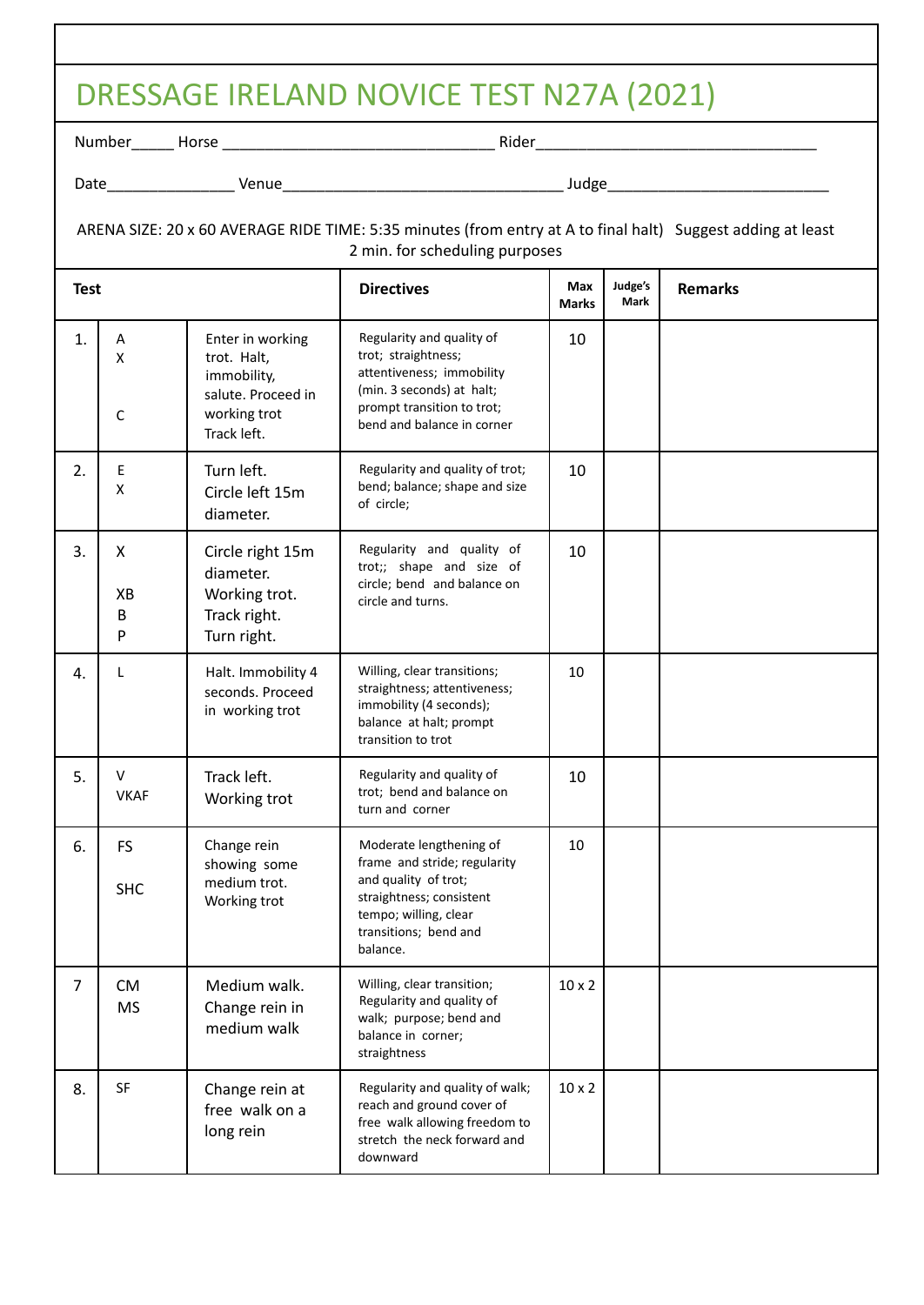| 9.  | <b>Before F</b><br><b>Between</b><br>F and A<br>Before K | Medium walk.<br>Working trot.<br>Working canter<br>right.                                               | Willing, clear transitions;<br>Regularity and quality of<br>paces; bend and balance.                                                                                    | 10 |  |
|-----|----------------------------------------------------------|---------------------------------------------------------------------------------------------------------|-------------------------------------------------------------------------------------------------------------------------------------------------------------------------|----|--|
| 10. | $\vee$                                                   | Circle right 15m<br>in working<br>canter                                                                | Regularity and quality of<br>canter; shape and size of<br>circle; bend; balance                                                                                         | 10 |  |
| 11. | On<br>return<br>to V                                     | Circle right 20m<br>showing some<br>medium canter<br>on first half of<br>circle                         | Moderate lengthening of<br>frame and stride; regularity<br>and quality of canter; shape<br>and size of circle; bend;<br>balance; consistent tempo,<br>clear transitions | 10 |  |
| 12. | <b>VE</b><br><b>EM</b><br><b>MCHS</b>                    | Working canter.<br>Change rein with<br>change of leg<br>through trot<br>over I. Working<br>canter left. | Regularity and quality of<br>paces; Willing, clear<br>transitions; balance;<br>straightness; bend and<br>balance in corner                                              | 10 |  |
| 13. | S                                                        | Circle left 15m<br>in working<br>canter                                                                 | Regularity and quality of<br>canter; shape and size of<br>circle; bend; balance                                                                                         | 10 |  |

| 14.                                        | On<br>return<br>to S | Circle left 20m<br>showing some<br>medium canter<br>on first half of<br>circle                                                              | Moderate lengthening of<br>frame and stride; regularity<br>and quality of canter; shape<br>and size of circle; bend and<br>balance;<br>consistent tempo, clear<br>transitions         | 10 |  |
|--------------------------------------------|----------------------|---------------------------------------------------------------------------------------------------------------------------------------------|---------------------------------------------------------------------------------------------------------------------------------------------------------------------------------------|----|--|
| 15.                                        | <b>SE</b><br>EV      | Working canter.<br>Working canter                                                                                                           | Regularity and quality of<br>canter; straightness                                                                                                                                     | 10 |  |
| 16.                                        | $\vee$               | Circle left 20m in<br>working canter<br>allowing the horse<br>to stretch low on<br>a long rein. Return<br>to<br>working canter<br>before V. | Forward and downward<br>stretch over the back into a<br>light contact, maintaining<br>balance and quality of canter;<br>bend; shape and size of circle;<br>willing, clear transitions | 10 |  |
| 17.                                        | <b>VK</b><br>К       | Working canter.<br>Working trot.                                                                                                            | Willing, clear transitions;<br>Regularity and quality of paces                                                                                                                        | 10 |  |
| 18.                                        | A<br>X               | Down centre<br>line. Halt.<br>Immobility.<br>Salute                                                                                         | Regularity and quality of<br>trot; Straightness;<br>attentiveness; immobility<br>(min. 3 seconds)                                                                                     | 10 |  |
| Leave arena at free walk where appropriate |                      |                                                                                                                                             |                                                                                                                                                                                       |    |  |
| <b>Collective Marks</b>                    |                      |                                                                                                                                             | <b>Collective Comments</b>                                                                                                                                                            |    |  |